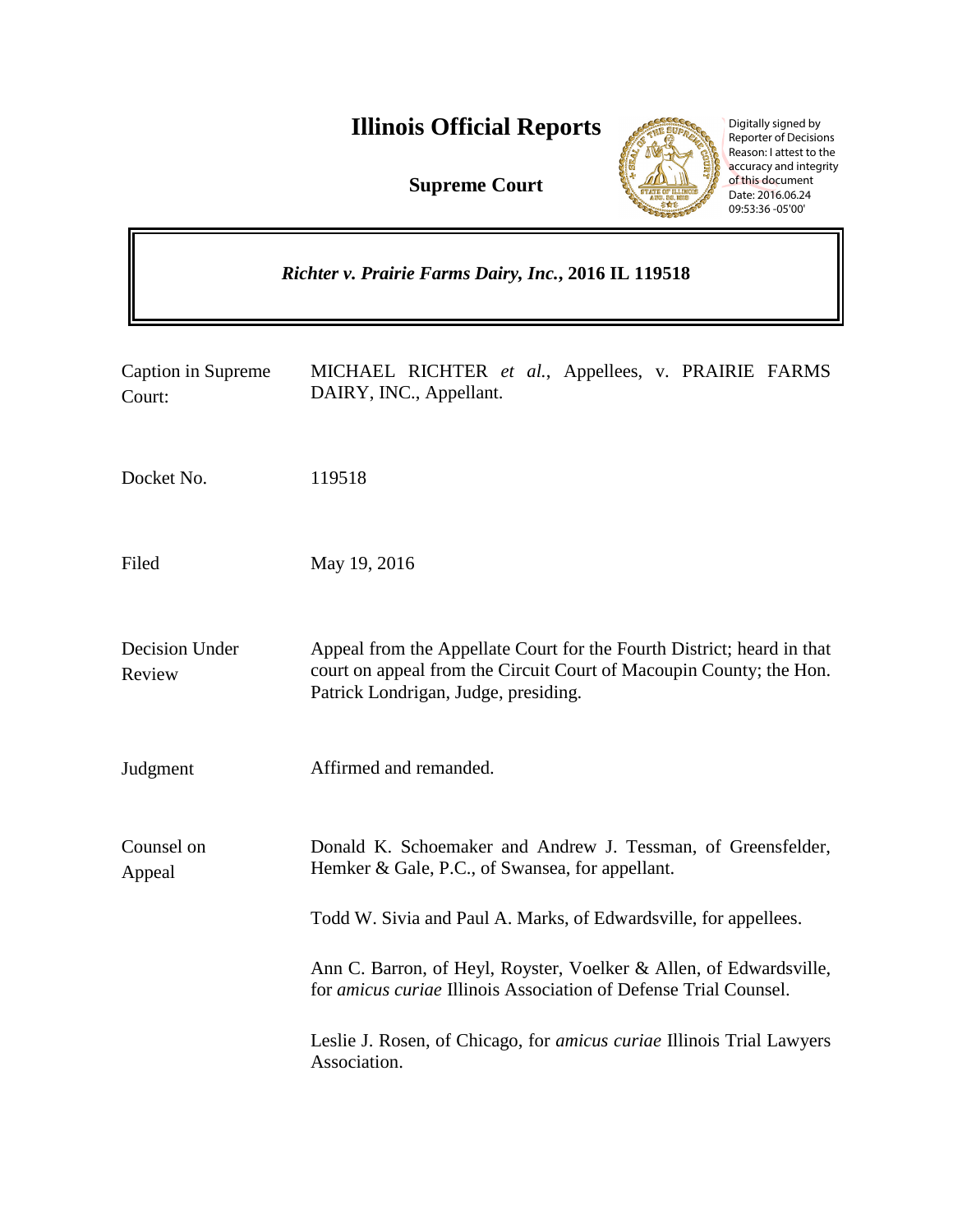Justices JUSTICE FREEMAN delivered the judgment of the court, with opinion.

> Chief Justice Garman and Justices Thomas, Kilbride, Karmeier, Burke, and Theis concurred in the judgment and opinion.

#### **OPINION**

¶ 1 Following a voluntary dismissal, plaintiffs, Michael Richter and Denise Richter, doing business as Rich-Lane Farms, refiled their civil action against defendant, Prairie Farms Dairy, Inc. The circuit court of Macoupin County dismissed the refiled action pursuant to section 2-619 of the Code of Civil Procedure on the grounds of *res judicata* and the statute of limitations. 735 ILCS  $5/2-619(a)(4)$ ,  $(a)(5)$  (West 2012). The appellate court reversed and remanded for further proceedings. 2015 IL App (4th) 140613. This court allowed defendant's petition for leave to appeal. Ill. S. Ct. R. 315 (eff. Jan. 1, 2015). We now affirm the judgment of the appellate court.

#### ¶ 2 I. BACKGROUND

¶ 3 The pleadings alleged the following facts, which we accept as true in the context of a dismissal pursuant to section 2-619. See *Board of Managers of the Village Centre Condominium Ass'n v. Wilmette Partners*, 198 Ill. 2d 132, 134 (2001). Plaintiffs are partners in the business of dairy farming. Defendant is an agricultural cooperative (see 805 ILCS 315/1 *et seq.* (West 2014)) in the business of producing and supplying dairy products. In August 1980, plaintiffs became members of defendant's cooperative, paid \$15 for shares of defendant's common stock, and entered into a "Milk Marketing Agreement" with defendant. According to the agreement, plaintiffs would provide defendant with whole milk, which defendant would market and sell.

¶ 4 In April 2005, plaintiffs temporarily ceased milk production. However, plaintiffs had "hoped and expected to resume production within one year and [had] retained their stock of heifers to enable them to do so." At that time, defendant's bylaws provided, in pertinent part, as follows:

> "Section 8. Termination of Stock Interest. Any common stockholder who ceases to be a producer of agricultural products or who fails to patronize the association for one (1) fiscal year or who violates any provision of the Articles of Incorporation, the Bylaws, or a marketing agreement shall forfeit his right to own Common Stock in this association when evidence of such fact has been presented to the Board of Directors and upon passage of a resolution by the Board finding such to be the fact, immediately thereupon all the rights of such common stockholder shall cease \*\*\*. Upon termination of membership, the Board shall redeem the outstanding Common Stock of the terminating member by payment to the member of the actual dollar consideration paid by the member for such Common Stock."

Defendant became aware that plaintiffs temporarily ceased milk production no later than April 30, 2005.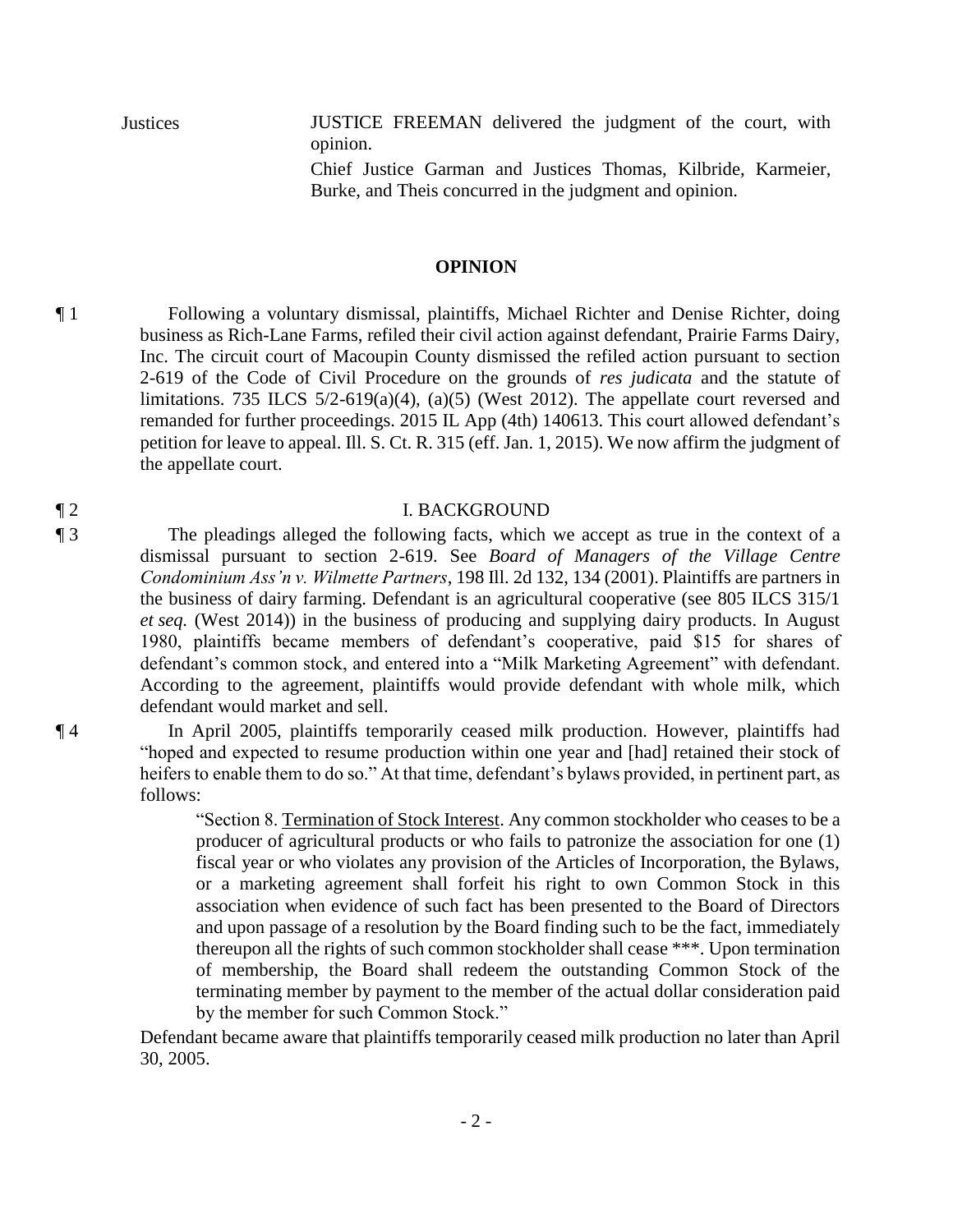¶ 5 In an October 2005 letter, defendant notified plaintiffs that it had terminated their agreement and plaintiffs' membership in the cooperative. The letter contained two alternative reasons for its actions: "You were no longer marketing milk as an active producer of Prairie Farms, as set forth in the By-Laws, at the end of the fiscal year ending 9/30/05," or "During the current fiscal year, there was a change in the way your membership was recorded in our books (name change, etc.)." Defendant tendered \$15 to plaintiffs to redeem the shares of common stock, but plaintiffs rejected the payment.

### ¶ 6 A. *Richter I*

¶ 7 In October 2006, plaintiffs filed a three-count complaint against defendant in the circuit court of Madison County. Plaintiffs alleged that they sustained damages as a result of defendant's termination of their agreement and plaintiffs' membership in the cooperative. Count I sought shareholder remedies pursuant to section 12.56 of the Business Corporation Act of 1983 (Business Corporation Act) (805 ILCS 5/12.56 (West 2006)). Based on defendant's alleged concealment, suppression, or omission of its interpretation of section 8 of its bylaws, count II alleged a claim pursuant to the Illinois Consumer Fraud and Deceptive Business Practices Act (Consumer Fraud Act) (815 ILCS 505/1 *et seq*. (West 2006)), and count III alleged common-law fraud.

¶ 8 Defendant moved to dismiss the complaint, arguing that each count failed to state a claim upon which relief may be granted. See 735 ILCS 5/2-615 (West 2006)). Defendant asked the circuit court to "dismiss Counts I through III of the Complaint with prejudice as a matter of law."

¶ 9 On September 26, 2007, the circuit court ruled on defendant's motion in a written order, which stated in pertinent part:

"Defendant's Motion to Dismiss as to Counts I, II, and III are heard and argued.

Defendant's motion as to Count I is denied.

Defendant's Motion to Dismiss as to Counts II and III are granted.

Plaintiff[s] given leave to file amended complaint within 30 days.

 Defendant given leave to file response to amended complaint within 30 days after plaintiff's filing of the same.

Defendant to answer Count I within 30 day[s] of [today's] order."

On October 24, 2007, plaintiffs moved for an extension of time to file an amended complaint. On November 28, 2007, the circuit court granted plaintiffs an extension of 120 days. However, plaintiffs never filed an amended complaint. Instead, the case proceeded on plaintiffs' sole remaining claim for shareholder remedies pursuant to the Business Corporation Act as stated in count I.

¶ 10 In June 2011, the circuit court allowed plaintiffs' attorney to withdraw. The court stayed discovery deadlines and granted plaintiffs a continuance to find new counsel. In November 2011, plaintiffs' current attorney entered his appearance. Beginning in February 2012, plaintiffs sought extensions of time to comply with discovery requests. On July 13, 2012, the court granted plaintiffs 30 days to disclose additional experts. On August 13, 2012, plaintiffs moved for a two-week extension to disclose expert witnesses. On September 7, 2012, the court denied plaintiffs' request for a continuance. Plaintiffs then moved to voluntarily dismiss their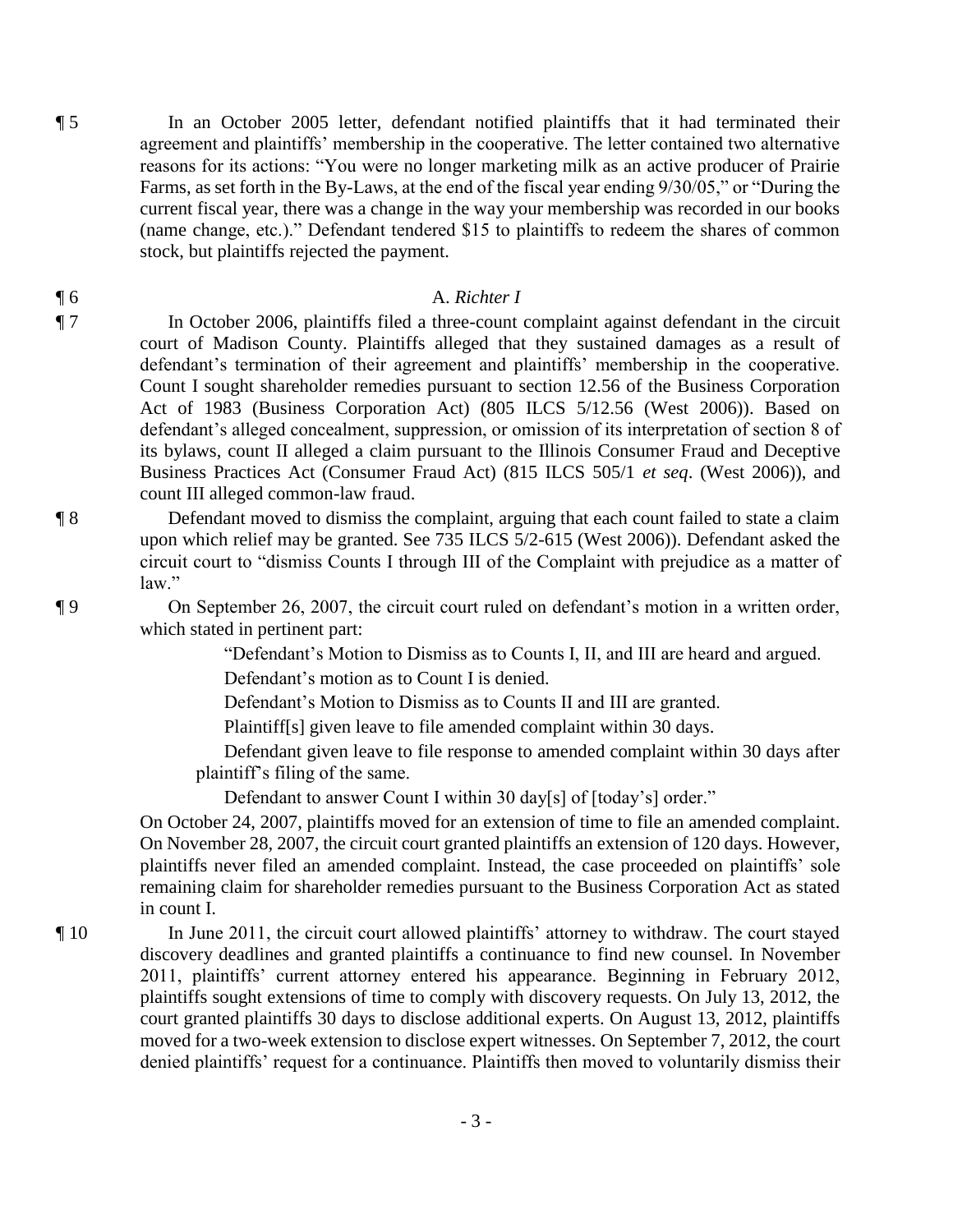lawsuit without prejudice, which the court granted pursuant to section 2-1009 of the Code of Civil Procedure (735 ILCS 5/2-1009 (West 2012)).

¶ 11 B. *Richter II*

- ¶ 12 On September 6, 2013, plaintiffs filed their four-count complaint. Count I sought shareholder remedies. Based on defendant's alleged concealment, suppression, or omission of its interpretation of section 8 of its bylaws, count II alleged misrepresentation, and count III alleged common-law fraud. Count IV alleged that defendant's directors or officers breached their fiduciary duty owed to plaintiffs. In December 2013, the circuit court of Madison County granted defendant's motion to transfer venue to Macoupin County.
- ¶ 13 In February 2014, defendant filed a combined motion to dismiss *Richter II* with prejudice. See 735 ILCS 5/2-619.1 (West 2012). Defendant contended, *inter alia*, that the doctrine of *res judicata* barred plaintiffs' claims in *Richter II* and, alternatively, that the five-year statute of limitations (see 735 ILCS 5/13-205 (West 2012)) barred plaintiffs' claims for misrepresentation, fraud, and breach of fiduciary duty. In June 2014, following a hearing, the circuit court of Macoupin County granted defendant's motion to dismiss *Richter II* based on *res judicata* and the statute of limitations. 735 ILCS 5/2-619(a)(4), (a)(5) (West 2012).
- ¶ 14 Plaintiffs appealed. The appellate court held that the doctrine of *res judicata* did not bar plaintiffs from filing *Richter II*. The court recognized that one of the requirements for *res judicata* to apply was a final judgment on the merits. 2015 IL App (4th) 140613, ¶ 23. The court concluded that the circuit court's order dismissing the fraud counts in *Richter I* was not a final order. *Id.* ¶ 26. Thus, the doctrine of *res judicata* did not bar plaintiffs from refiling their action. *Id.* ¶ 36. The appellate court also held that the five-year statute of limitations (735 ILCS 5/13-205 (West 2012)) did not bar *Richter II*. The court agreed with plaintiffs that the limitations savings statute (735 ILCS 5/13-217 (West 1994)) permitted the refiled action. 2015 IL App (4th) 140613, ¶¶ 37-42. The appellate court reversed the dismissal and remanded the case to the circuit court for further proceedings. *Id.* ¶ 46.
- ¶ 15 Defendant appeals to this court. We granted the Illinois Association of Defense Trial Counsel leave to submit an *amicus curiae* brief in support of defendant. We also granted the Illinois Trial Lawyers Association leave to submit an *amicus curiae* brief in support of plaintiffs. Ill. S. Ct. R. 345 (eff. Sept. 20, 2010). Additional pertinent background will be discussed in the context of our analysis of the issues.

### ¶ 16 II. ANALYSIS

- ¶ 17 Defendant contends that the appellate court erred in reversing the circuit court's section 2-619 dismissal of *Richter II*. Defendant argues that *Richter II* was barred by (A) the doctrine of *res judicata*, (B) the rule against claim-splitting, (C) the statute of limitations, and (D) the equitable doctrine of *laches*.
- ¶ 18 A section 2-619 motion provides for the involuntary dismissal of a cause of action based on certain defects or defenses. 735 ILCS 5/2-619 (West 2012). In ruling on the motion, the circuit court must interpret all pleadings and supporting documents in the light most favorable to the nonmoving party. *Porter v. Decatur Memorial Hospital*, 227 Ill. 2d 343, 352 (2008); *Borowiec v. Gateway 2000, Inc.*, 209 Ill. 2d 376, 383 (2004). A section 2-619 motion to dismiss presents a question of law, which we review *de novo*. *In re Estate of Boyar*, 2013 IL 113655, ¶ 27;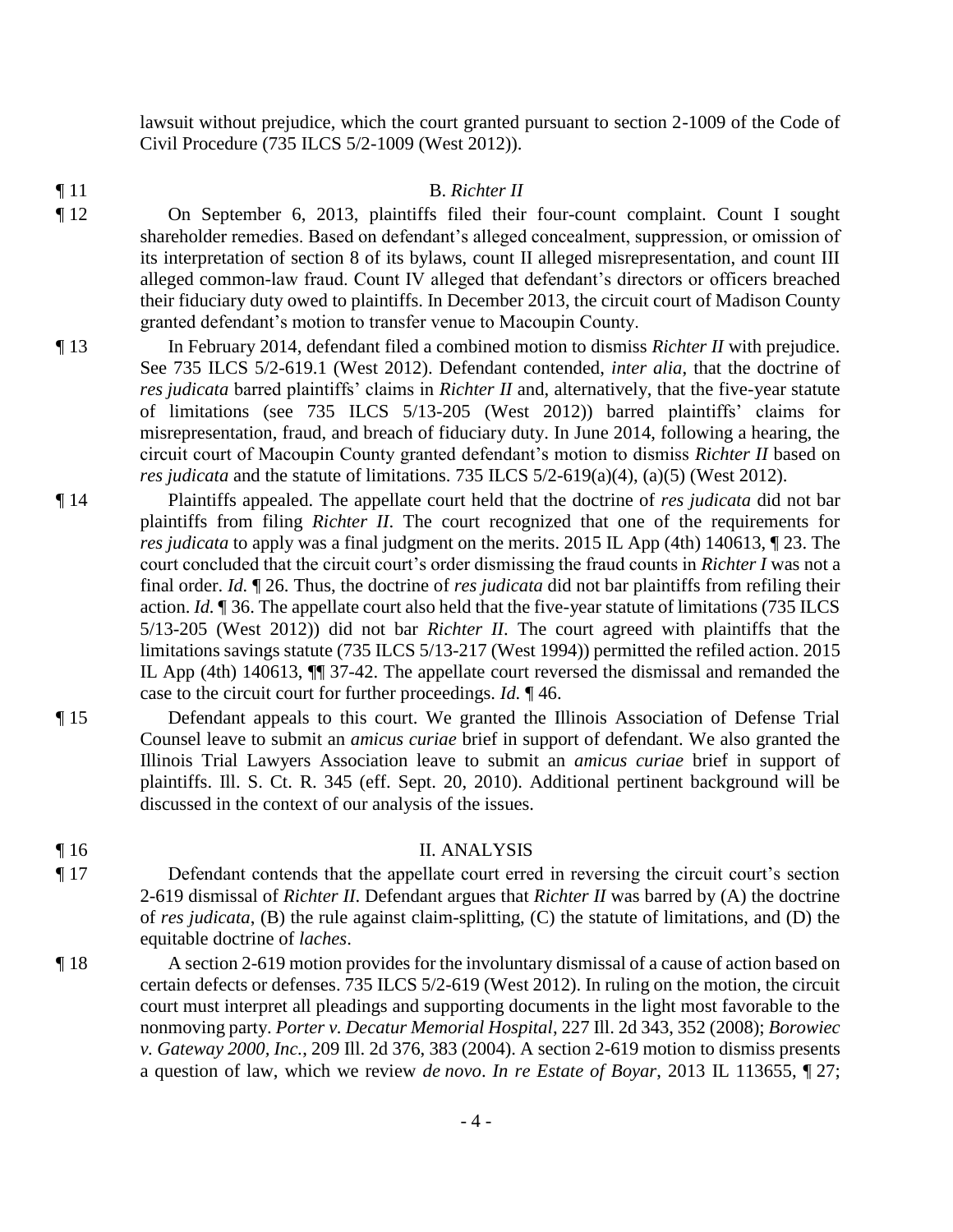*Robinson v. Toyota Motor Credit Corp.*, 201 Ill. 2d 403, 411 (2002).

#### ¶ 19 A. *Res Judicata*

- ¶ 20 Defendant contends that the circuit court correctly dismissed *Richter II* pursuant to section  $2-619(a)(4)$  of the Code of Civil Procedure, which provides for dismissal where the action "is barred by a prior judgment." 735 ILCS 5/2-619(a)(4) (West 2012). This provision allows a defendant to raise the affirmative defense of *res judicata*. *Morris B. Chapman & Associates, Ltd. v. Kitzman*, 193 Ill. 2d 560, 565 (2000).
- ¶ 21 The doctrine of *res judicata* provides that a final judgment on the merits rendered by a court of competent jurisdiction bars a subsequent action between the same parties or their privies involving the same cause of action. The bar extends not only to what was actually decided in the prior action, but also to those matters that could have been decided. Three requirements must be satisfied for *res judicata* to apply: (1) a final judgment on the merits rendered by a court of competent jurisdiction, (2) an identity of cause of action, and (3) an identity of parties or their privies. *Wilson v. Edward Hospital*, 2012 IL 112898, ¶ 9; *Hudson v. City of Chicago*, 228 Ill. 2d 462, 467 (2008); *Rein v. David A. Noyes & Co.*, 172 Ill. 2d 325, 334-35 (1996). The underlying policy of *res judicata* is to promote judicial economy by preventing repetitive litigation and to protect a defendant from the harassment of relitigating essentially the same claim. See *Hayashi v. Illinois Department of Financial & Professional Regulation*, 2014 IL 116023, ¶ 45 (quoting *Arvia v. Madigan*, 209 Ill. 2d 520, 533 (2004)).
- ¶ 22 The requirement of a final order or judgment is a "critical" component in showing the applicability of *res judicata*. *Hernandez v. Pritikin*, 2012 IL 113054, ¶ 41. A judgment cannot bar a subsequent action unless it is a "final" judgment. *Relph v. Board of Education of DePue Unit School District No. 103*, 84 Ill. 2d 436, 441 (1981); *People ex rel. Scott v. Chicago Park District*, 66 Ill. 2d 65, 69 (1976). The party invoking *res judicata* carries the burden of establishing its applicability. *Hernandez*, 2012 IL 113054, ¶ 41; *Chicago Historical Society v. Paschen*, 9 Ill. 2d 378, 382 (1956).
- ¶ 23 The parties agree that the second and third elements of *res judicata* have been satisfied. However, the appellate court concluded that the circuit court's September 2007 dismissal order in *Richter I* was not a final order, and, consequently, the bar of *res judicata* did not apply. 2015 IL App (4th) 140613, ¶¶ 26, 36. Before this court, defendant assigns error to this conclusion. Defendant asserts that the dismissal of plaintiffs' Consumer Fraud Act and common-law fraud claims in *Richter I* "became a final order on the merits" when plaintiffs did not amend the complaint, or seek appeal of that dismissal, but rather voluntarily dismissed the action.
- ¶ 24 To be "final," a judgment or order must terminate the litigation and fix absolutely the parties' rights, leaving only enforcement of the judgment. *In re Detention of Hardin*, 238 Ill. 2d 33, 42-43 (2010); *Village of Niles v. Szczesny*, 13 Ill. 2d 45, 48 (1958). In determining when a judgment or order is final, one should look to its substance rather than its form. *In re J.N.*, 91 Ill. 2d 122, 128 (1982). Illinois Supreme Court Rule 273 provides: "*Unless the order of dismissal or a statute of this State otherwise specifies*, an involuntary dismissal of an action, other than a dismissal for lack of jurisdiction, for improper venue, or for failure to join an indispensable party, operates as an adjudication upon the merits." (Emphasis added.) Ill. S. Ct. R. 273 (eff. Jan. 1, 1967). If a circuit court involuntarily dismisses a plaintiff's action, other than for one of the rule's three exceptions, and if the plaintiff does not procure leave of court to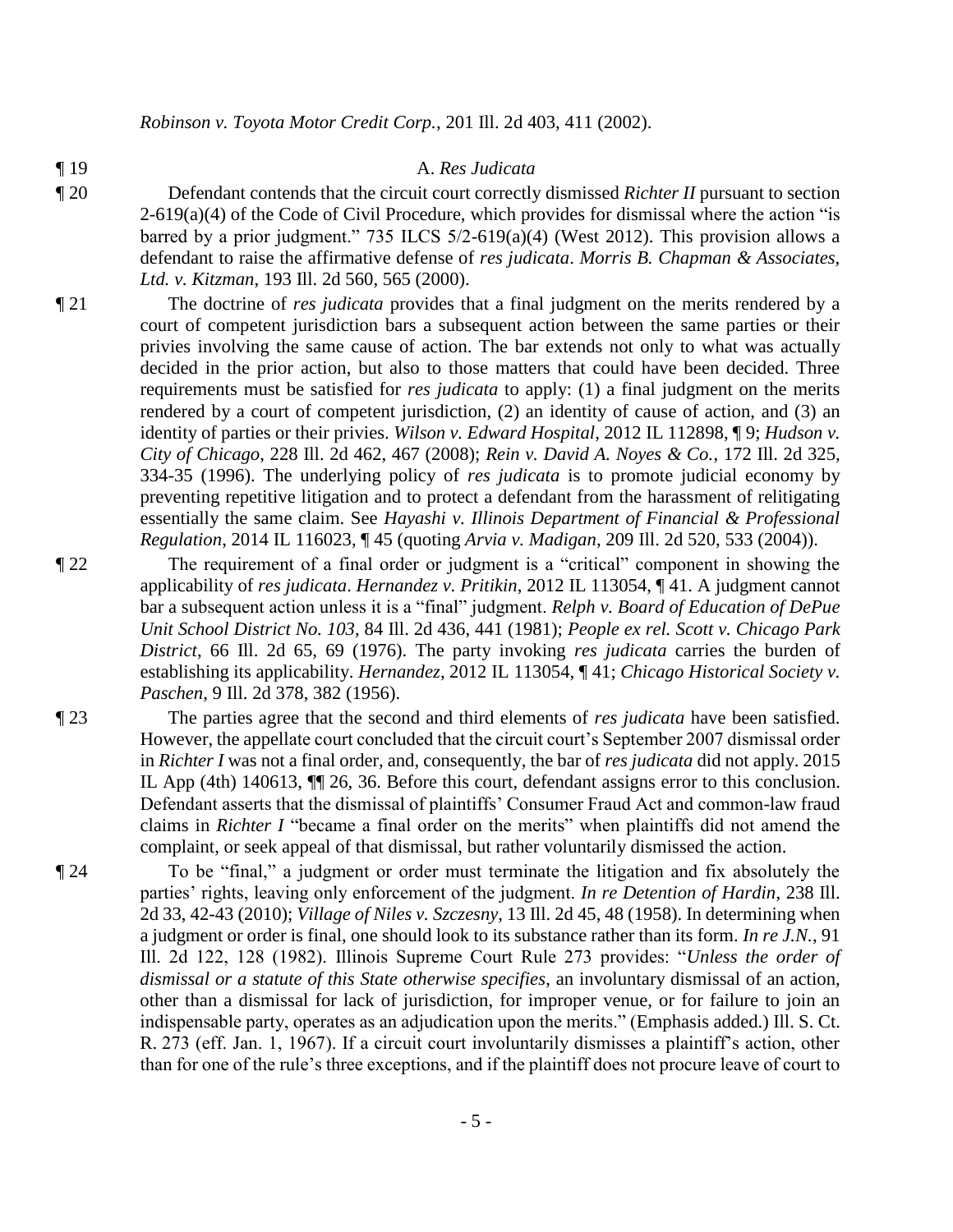refile the complaint or if a statute does not guarantee that opportunity, then Rule 273 deems the dismissal to be on the merits. *DeLuna v. Treister*, 185 Ill. 2d 565, 575 (1999). However, a dismissal "without prejudice" signals that there was no final decision on the merits and that the plaintiff is not barred from refiling the action. See *DeLuna*, 185 Ill. 2d at 576; *People ex rel. Redd v. Mulholland*, 134 Ill. App. 3d 929, 930-31 (1985).

¶ 25 The Code of Civil Procedure provides that the circuit court may allow amendments to pleadings "[a]t any time before final judgment." 735 ILCS 5/2-616(a) (West 2012). A dismissal order that grants leave to amend is interlocutory and not final. *Palm v. 2800 Lake Shore Drive Condominium Ass'n*, 2013 IL 110505, ¶ 21; *Old Salem Chautauqua Ass'n v. Illinois District Council of the Assembly of God*, 13 Ill. 2d 258, 262 (1958) (stating that order partially striking pleading and granting leave to amend is not final); see *Hicks v. Weaver*, 255 Ill. App. 3d 650, 652 (1994). An order that dismisses the counts of a complaint, but grants the plaintiff leave to amend, is not "final" because the order does not terminate the litigation between the parties. *March v. Miller-Jesser, Inc.*, 202 Ill. App. 3d 148, 158-59 (1990); *Gray v. Starkey*, 41 Ill. App. 3d 555, 558 (1976). A dismissal with leave to amend is consequently without prejudice. See *Dewan v. Ford Motor Co.*, 343 Ill. App. 3d 1062, 1070 (2003); *Perkins v. Collette*, 179 Ill. App. 3d 852, 854 (1989); *Redd*, 134 Ill. App. 3d at 930-31. Accordingly, for purposes of Rule 273, where a dismissal order does not specify that it is "without prejudice," or that plaintiff was granted leave to file an amended complaint, the dismissal order is a final adjudication on the merits. See *Kostecki v. Dominick's Finer Foods, Inc., of Illinois*, 361 Ill. App. 3d 362, 373 (2005) (collecting cases).

¶ 26 In *Richter I*, defendant moved to dismiss the complaint based on insufficient facts alleged in each count. The involuntary dismissal order expressly granted plaintiffs leave to file an amended complaint within 30 days. Hence, there was no "adjudication upon the merits" in *Richter I* because "the order of dismissal \*\*\* otherwise specifie<sup>[d]"</sup> that plaintiffs had leave to file an amended complaint. Ill. S. Ct. R. 273. See *Hernandez*, 2012 IL 113054, ¶ 47; *Stutzke v. Edwards*, 58 Ill. App. 3d 832, 834-35 (1978).

¶ 27 Defendant distinguishes an involuntary dismissal order that grants leave to amend from an involuntary dismissal order that grants leave to amend within a time period. In its brief, defendant argues: "If the leave period 'otherwise specifie[d]' by the court expires and no action is taken by the plaintiff, Rule 273 operates to default the involuntary dismissal order to an 'adjudication on the merits.' " We observe that during oral argument, defendant argued that a plaintiff is responsible for the consequences of failing to amend within a prescribed time period because the order is directed to the plaintiff. Indeed, defendant asserted that there was no rule even allowing a defendant to move for a final dismissal order where a dismissal order has a leave-to-amend time period and the plaintiff fails to timely amend. We cannot agree.

¶ 28 Defendant attempts to create an "automatic final judgment" mechanism that would absolve it of any responsibility for this prolonged litigation. However, defendant's argument overlooks a significant body of case law. Initially, this court has repeatedly recognized the inherent power of the circuit court to review, modify, or vacate interlocutory orders while the court retains jurisdiction over the entire controversy. *Hernandez*, 2012 IL 113054, ¶ 42 (collecting cases); *Catlett v. Novak*, 116 Ill. 2d 63, 68 (1987) (collecting cases). Accordingly, where, as in this case, the circuit court dismisses a complaint, and specifies a number of days for filing an amended complaint, the court retains jurisdiction to allow the amended complaint to be filed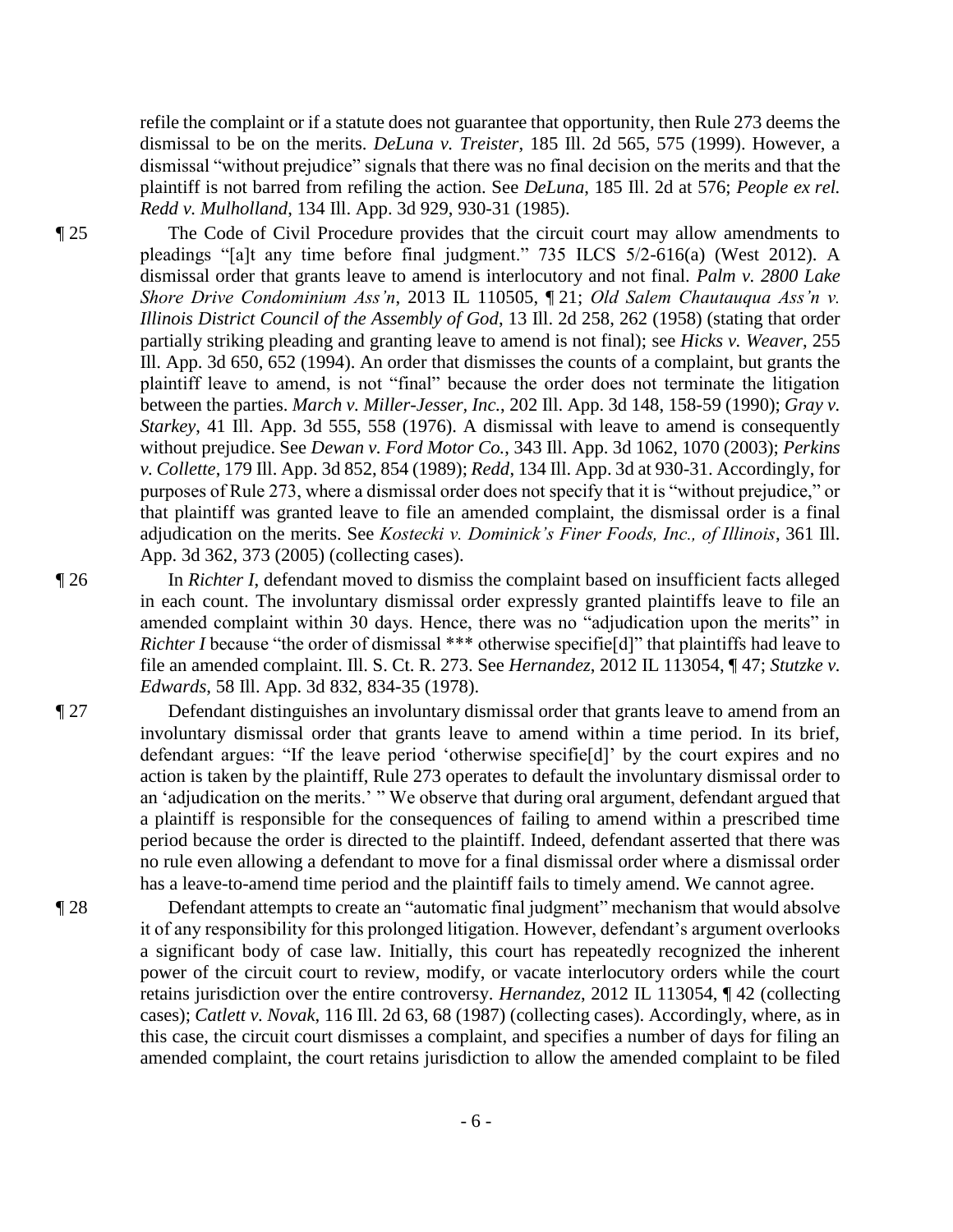even after the time period has expired. *Richardson v. Economy Fire & Casualty Co.*, 109 Ill. 2d 41, 46 (1985) (collecting cases); *Miller v. Suburban Medical Center at Hoffman Estates, Inc.*, 184 Ill. App. 3d 545, 547 (1989) (collecting cases). By failing to ask for leave to amend after the circuit court enters an order dismissing a complaint, a plaintiff elects to stand on the complaint and a subsequent order dismissing the suit may be entered. *Doner v. Phoenix Joint Stock Land Bank of Kansas City*, 381 Ill. 106, 108-09 (1942). Even if a plaintiff subsequently elects to stand on his or her complaint, an order striking or dismissing a complaint is not final until a subsequent order finally dismisses the action or suit. See *Boatmen's National Bank of Belleville v. Direct Lines, Inc.*, 167 Ill. 2d 88, 99 (1995) (collecting cases); *Cole v. Hoogendoorn, Talbot, Davids, Godfrey & Milligan*, 325 Ill. App. 3d 1152, 1153-54, 1156 (2001); *Miller*, 184 Ill. App. 3d at 547 (collecting cases); *Martin v. Marks*, 80 Ill. App. 3d 915, 919 (1980).

¶ 29 However, defendant relies on this court's decision in *Smith v. Central Illinois Regional Airport*, 207 Ill. 2d 578 (2003), in support of its "automatic final judgment" mechanism. In *Smith*, the dismissal order granted the plaintiff 60 days to amend the complaint. The plaintiff did not amend but instead filed a motion for a voluntary dismissal (735 ILCS 5/2-1009 (West 2012)) within the 60-day period. *Smith*, 207 Ill. 2d at 588-89. This court held that the circuit court should have allowed the plaintiff's voluntary dismissal because it was within the time period granted for leave to amend. In analyzing the nature and effect of the dismissal order, this court stated:

> "He [plaintiff] also could have elected, as he did here, to voluntarily dismiss the count because the upshot of the court's February 27 order was that *the granting of defendants' section 2-615 motion would be considered to be with prejudice only after the expiration of the 60-day period*." (Emphases in original and added.) *Id.* at 588.

In the case at bar, defendant focuses on the italicized sentence fragment to argue: "*Smith* specifically directs that an involuntary dismissal order becomes a final adjudication on the merits after the expiration of the temporary leave period."

¶ 30 We do not read our opinion in *Smith* so broadly. Courts caution that " 'general language in an opinion must not be ripped from its context to make a rule far broader than the factual circumstances which called forth the language.' [Citation.]" *Rosewood Care Center, Inc. v. Caterpillar, Inc.*, 226 Ill. 2d 559, 572 (2007). Rather, the *Smith* opinion, "like all others, must be read in the context of the specific problem that was before the court." *Touhy v. State Board of Elections*, 62 Ill. 2d 303, 310 (1976); see *Spring Hill Cemetery of Danville, Illinois v. Ryan*, 20 Ill. 2d 608, 619 (1960) (cautioning that a judicial opinion "must be read as applicable only to the facts involved and is an authority only for what is actually decided"). "In construing the language of this court, as in construing any other language, it is necessary to examine the context to find the connection in which the language is used and to ascertain what was intended by such language." *Hoffman v. Hoffman*, 330 Ill. 413, 420 (1928).

¶ 31 To the end of construing our *Smith* decision in context, we quote at length therefrom:

"In the present case, it is true that defendants challenged the sufficiency of count III by way of a section 2-615 motion on December 29, 2000, and that the circuit court heard the motion prior to plaintiff's filing of his motion to voluntarily dismiss. The court had, in fact, ruled in defendants' favor by dismissing count III. Contrary to defendants' claims, however, that ruling did not have the effect of a final disposition of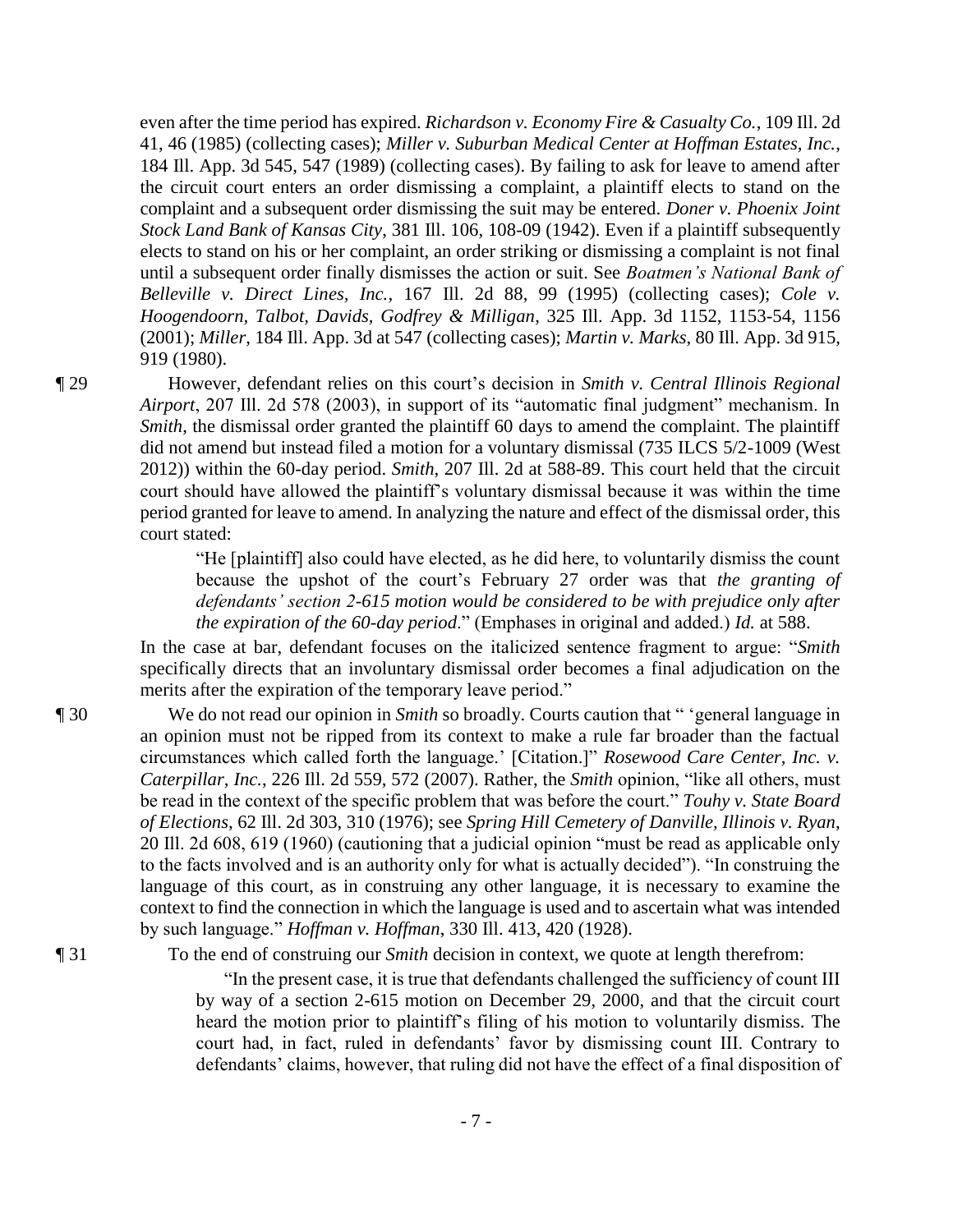the case because the court made the dismissal without prejudice and gave plaintiff 60 days in which to file an amendment. As we have explained, the order of February 27 was not a final order. An order striking or dismissing a complaint is not final until the circuit court enters an order dismissing the suit. [Citations.] We must stress that no such order was entered in this case. Moreover, the circuit court made clear that no such order would be entertained until at least after the passage of 60 days. For all we know, the circuit court might even have allowed plaintiff more time to amend had plaintiff sought leave to do so. We stress, as the United States Supreme Court in [*Jung v. K. & D. Mining Co.*, 356 U.S. 335, 336-37 (1958)] stressed under similar facts, that the circuit court's order did not direct that the requested relief be denied but, rather, left the suit pending for further proceedings.

"In our view, because the order of February 27 expressly left the suit pending for further proceedings, the order not only allowed plaintiff the opportunity to amend, but also allowed plaintiff to pursue other options available to him during this 60-day time frame besides filing the amendment. Plaintiff could have chosen to stand on his complaint and sought an order dismissing the complaint with prejudice, as a means of obtaining a final, appealable judgment. [Citations.] He also could have elected, as he did here, to voluntarily dismiss the count because the upshot of the court's February 27 order was that the granting of defendants' section 2—615 motion would be considered to be *with* prejudice only *after* the expiration of the 60-day period. Under these circumstances, the circuit court should have allowed plaintiff to seek a voluntary dismissal up until the expiration of the 60-day period to amend. In its order, entered on May 2, the circuit court stated that plaintiff failed to act within the 60-day time period. Clearly this was error. We note that plaintiff's motion to voluntarily dismiss was filed on April 12, 2001, on day 48 of the 60-day time period set forth in the February 27 order. The circuit court erred in its calculation that the 60-day period had passed without any action on plaintiff's part. This is not the case where the plaintiff waited until the sixty-first day to seek voluntary dismissal. Because plaintiff acted within the period of time left open for amendment, we believe his right to a voluntary dismissal was intact." (Emphasis in original.) *Smith*, 207 Ill. 2d at 587-89.

¶ 32 When read in context, *Smith* did not hold that an involuntary dismissal order automatically becomes a final adjudication on the merits after a leave-to-amend time period expires. The plaintiff in *Smith* filed a motion for voluntary dismissal *within* the 60-day leave-to-amend time period. *Smith* expressly recognized that the circuit court retained jurisdiction to allow the plaintiff more time to amend had he sought leave and that the dismissal order was not final and would not be final until the circuit court entered a separate order dismissing the action or suit. *Id.* at 587-88. In *Smith*, this court specifically concluded that the plaintiff's right to a voluntary dismissal was intact because he acted *within* the leave-to-amend time period. *Id.* at 589.

¶ 33 Although the *Smith* court conjectured that the dismissal order in that case would have been considered to be with prejudice only after the leave-to-amend period expired, that speculation was unnecessary to the court's actual conclusion. This court did not know how that litigation would have proceeded after the leave-to-amend period expired. *Id.* at 588 ("For all we know, the circuit court might even have allowed plaintiff more time to amend had plaintiff sought leave to do so."). In context, this court was merely attempting to emphasize the security of plaintiff's position *within* the 60-day period. This court did not intend to overrule a significant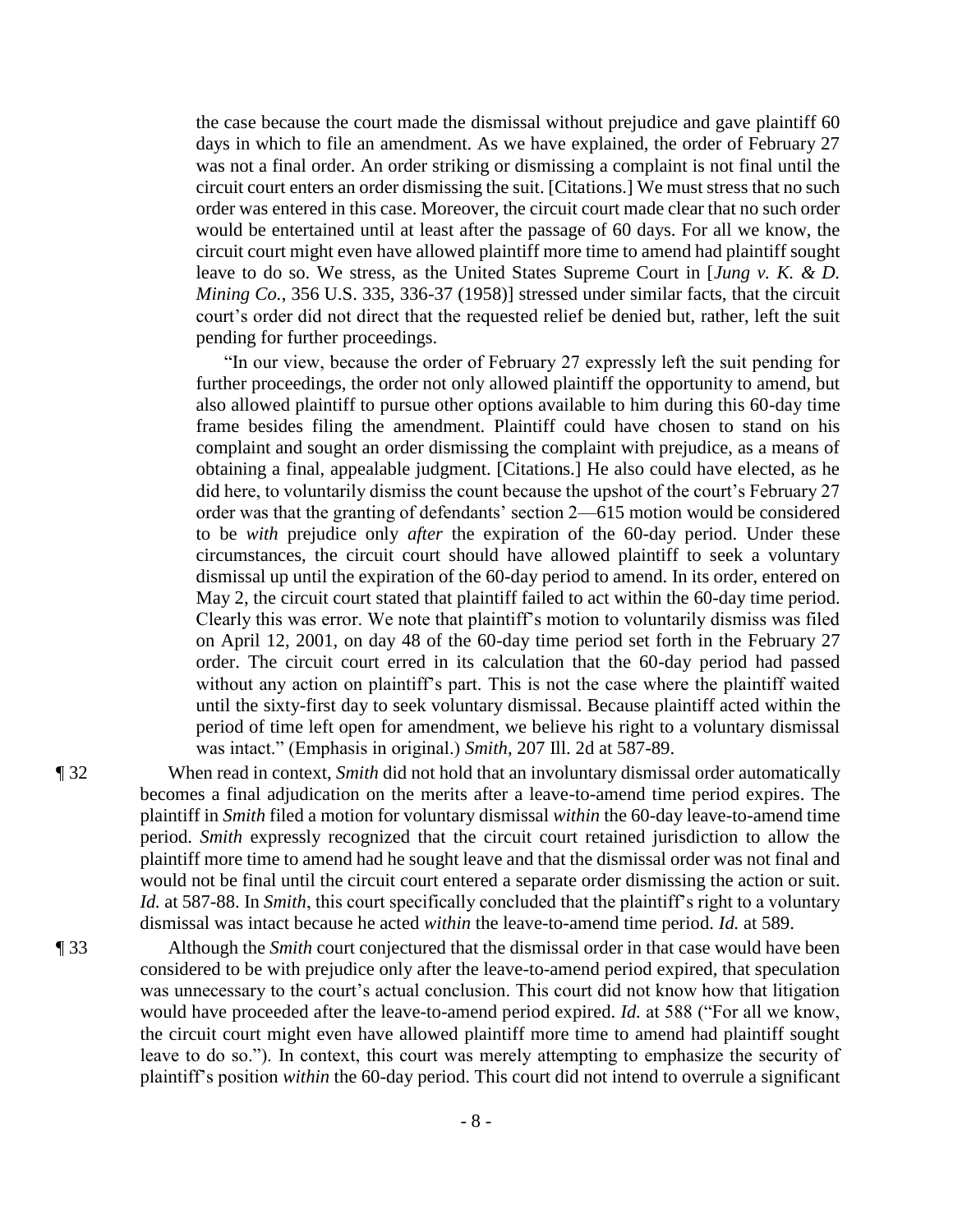body of case law by this single sentence. "We resist reading a single sentence unnecessary to the decision as having done so much work." *Arkansas Game & Fish Comm'n v. United States*, 568 U.S. (133 S. Ct. 511, 520 (2012).

¶ 34 Defendant complains that the above-cited case law provides "no consequences for a plaintiff's failure to act within the temporary leave period. \*\*\* Accordingly, there would never be a need to dismiss a claim or complaint with temporary leave to amend because the plaintiff would never be compelled to take any action within the temporary leave period."

- ¶ 35 However, this argument overlooks that the circuit court may impose whatever "consequences" that defendant would seek in a proper motion. The circuit court retains broad discretion in allowing or denying amendment to pleadings prior to the entry of final judgment, and a reviewing court will not reverse the trial court's decision absent a manifest abuse of such discretion. *Loyola Academy v. S&S Roof Maintenance, Inc.*, 146 Ill. 2d 263, 273-74 (1992) (collecting cases). Further, the Code of Civil Procedure provides that a circuit court may allow amendments to pleadings "on just and reasonable terms." 735 ILCS 5/2-616(a) (West 2010). Such "just and reasonable terms" may include the enforcement of a time limitation within which the amended pleading must be filed. See, *e.g.*, *Nicholson v. Chicago Bar Ass'n*, 233 Ill. App. 3d 1040, 1045 (1992); *Shroat v. Robins*, 7 Ill. App. 3d 293, 295 (1972). Conversely, the court may permit amendment long after the time period expires. *Richardson*, 109 Ill. 2d at 46. This rule supports the circuit court's sound exercise of its discretion. "A contrary course would amount to a substitution of the judgment of the reviewing court in place of that of the trial court in which such discretion properly resides." *Nicholson*, 233 Ill. App. 3d at 1045. See, *e.g.*, *Bosch Die Casting Co. v. Biallas*, 269 Ill. App. 3d 377 (1995) (granting leave to file second amended complaint 25 days after court-imposed deadline, but denying leave to file third amended complaint 71 days after court-imposed deadline). We conclude that the involuntary dismissal order in *Richter I* did not automatically become a final order when plaintiffs failed to file an amended complaint within the leave-to-amend period.
- ¶ 36 In the case at bar, defendant moved to dismiss *Richter I* and *Richter II* each with prejudice. Defendant, therefore, knew the legal significance of such a dismissal order. Although nearly five years elapsed between the time plaintiffs were granted leave to file an amended complaint and their voluntary dismissal, defendant did not seek a final order dismissing *Richter I* with prejudice, definitively ending the action. "[A] party claiming *res judicata*—as the party bearing the burden of showing that *res judicata* applies—has a duty to clarify the record so as to *clearly* demonstrate his entitlement to the doctrine's application." (Emphasis in original.) *Hernandez*, 2012 IL 113054, ¶ 52. We conclude that defendant has failed to carry this burden.

## ¶ 37 B. Claim Splitting

¶ 38 Defendant next contends that the dismissal order in *Richter I* became a final judgment when the court granted plaintiffs' motion to voluntarily dismiss the sole remaining shareholder remedies claim. Therefore, according to defendant, plaintiffs engaged in improper claim splitting by "refiling the entirety of *Richter I*, including claims that Plaintiffs elected to abandon five years prior, as a new action in *Richter II*." Alternatively, defendant argues that plaintiff had a "limited" right to refile only the shareholder remedies claim alleged in count I of *Richter I*.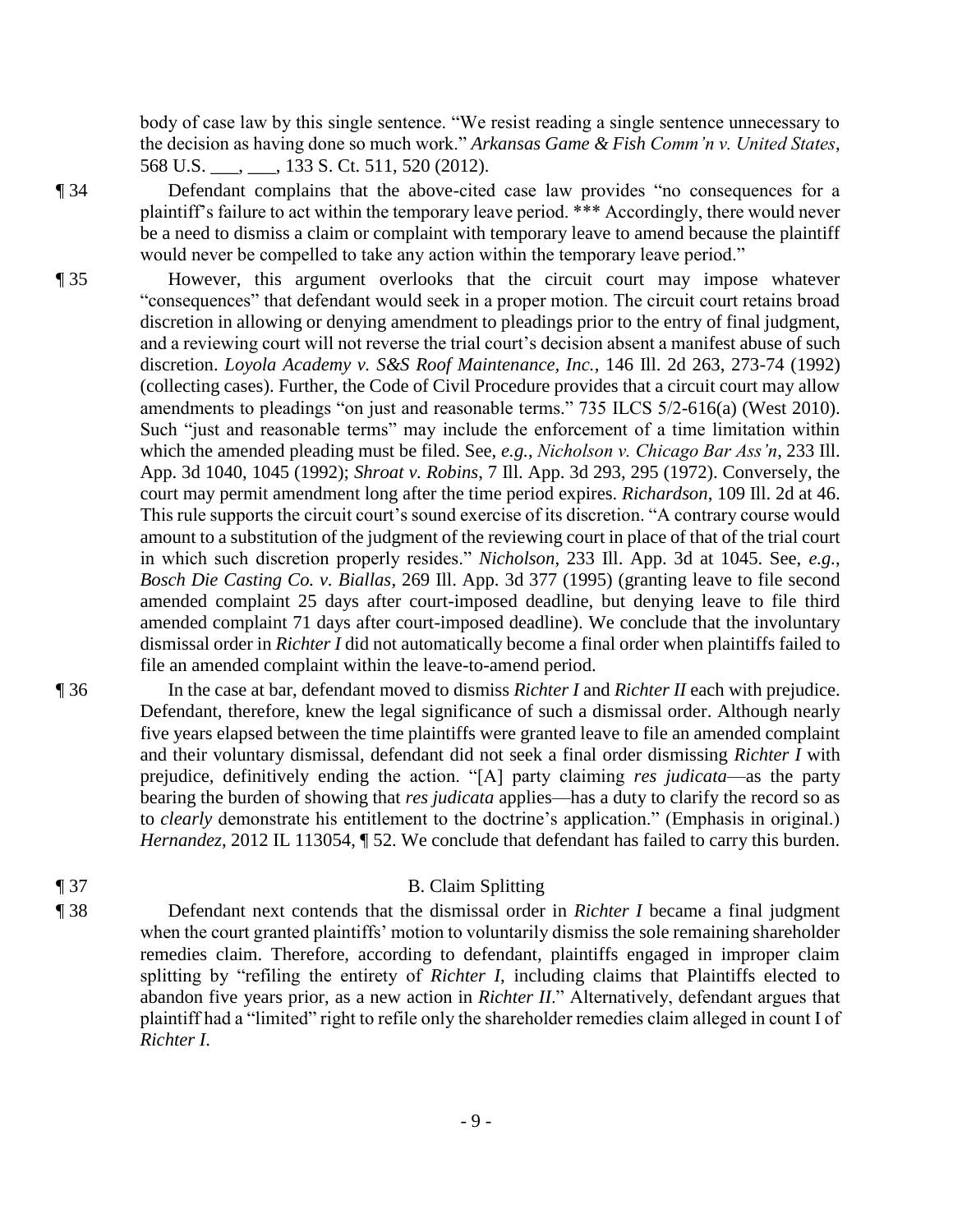- ¶ 39 We cannot accept this contention. The circuit court granted plaintiffs' motion for a voluntary dismissal of *Richter I* pursuant to section 2-1009 of the Code of Civil Procedure (735 ILCS 5/2-1009 (West 2010)). A voluntary dismissal pursuant to section 2-1009 terminates the entire action and renders immediately appealable all final orders entered therein that were not previously appealable. *Hudson*, 228 Ill. 2d at 468; *Dubina v. Mesirow Realty Development, Inc.*, 178 Ill. 2d 496, 503 (1997). However, this court's decisions in *Rein* and *Hudson* explained that *res judicata* prohibits a litigant from using section 2-1009 to split claims into multiple actions or suits. *Hudson*, 228 Ill. 2d at 471-72; *Rein*, 172 Ill. 2d at 339. In *Rein*, this court cautioned that a plaintiff's statutory right to a voluntary dismissal within the limitations period (735 ILCS 5/13-217 (West 2010)) does not "automatically immunize a plaintiff against the bar of *res judicata* or other legitimate defenses a defendant may assert in response to the refiling of voluntarily dismissed counts." *Rein*, 172 Ill. 2d at 342-43. In *Hudson*, this court explained: "*Rein* thus stands for the proposition that a plaintiff who splits his claims by voluntarily dismissing and refiling part of an action *after a final judgment has been entered on another part of the case* subjects himself to a *res judicata* defense." (Emphasis added.) *Hudson*, 228 Ill. 2d at 473.
- ¶ 40 *Rein* and *Hudson* are clearly distinguishable from the instant case. Here, the circuit court never entered an order dismissing the action in *Richter I*, or any other order that could be deemed final. A nonfinal order cannot bar a subsequent action. *Relph*, 84 Ill. 2d at 441. Because *Richter I* was dismissed with leave to file an amended complaint, there was no final adjudication on the merits of any of those three claims. Further, a voluntary dismissal pursuant to section 2-1009(a) is, by its express terms, without prejudice. 735 ILCS 5/2-1009(a) (West 2010). Of course, it was within the discretion of the circuit court in *Richter I* to entertain a defense motion for a final order dismissing the cause of action prior to ruling on plaintiffs' motion for voluntary dismissal. See *Morrison v. Wagner*, 191 Ill. 2d 162, 165 (2000). However, defendant did not raise such a motion. Without a final adjudication on the merits, the claim-splitting issues addressed in *Rein* and *Hudson* are not presented here, and *res judicata* is not applicable. See *Piagentini v. Ford Motor Co.*, 387 Ill. App. 3d 887, 893-95 (2009). Hence, the circuit court's nonfinal ruling in *Richter I* had no effect on *Richter II*. See *Wilson*, 2012 IL 112898, ¶ 26; *Hernandez*, 2012 IL 113054, ¶ 54; *People ex rel. Williams v. Board of Education of Pawnee Township High School*, 350 Ill. 597, 601 (1932).
- 

# ¶ 41 C. Statute of Limitations

- ¶ 42 Defendant alternatively contends that the circuit court correctly dismissed *Richter II* pursuant to section 2-619(a)(5) of the Code of Civil Procedure, which provides for dismissal where the action "was not commenced within the time limited by law." 735 ILCS  $5/2$ -619(a)(5) (West 2012). This provision allows a defendant to raise a statute of limitations defense in a motion to dismiss. See *Hermitage Corp. v. Contractors Adjustment Co.*, 166 Ill. 2d 72, 84 (1995).
- ¶ 43 The complaint in *Richter II* contained four counts. Plaintiffs sought shareholder remedies (count I), alleged misrepresentation (count II), alleged common-law fraud (count III), and alleged that defendant's directors or officers breached their fiduciary duty owed to plaintiffs (count IV). It is undisputed that the cause of action in *Richter II* accrued in October 2005 when defendant terminated the milk marketing agreement and plaintiffs' membership in the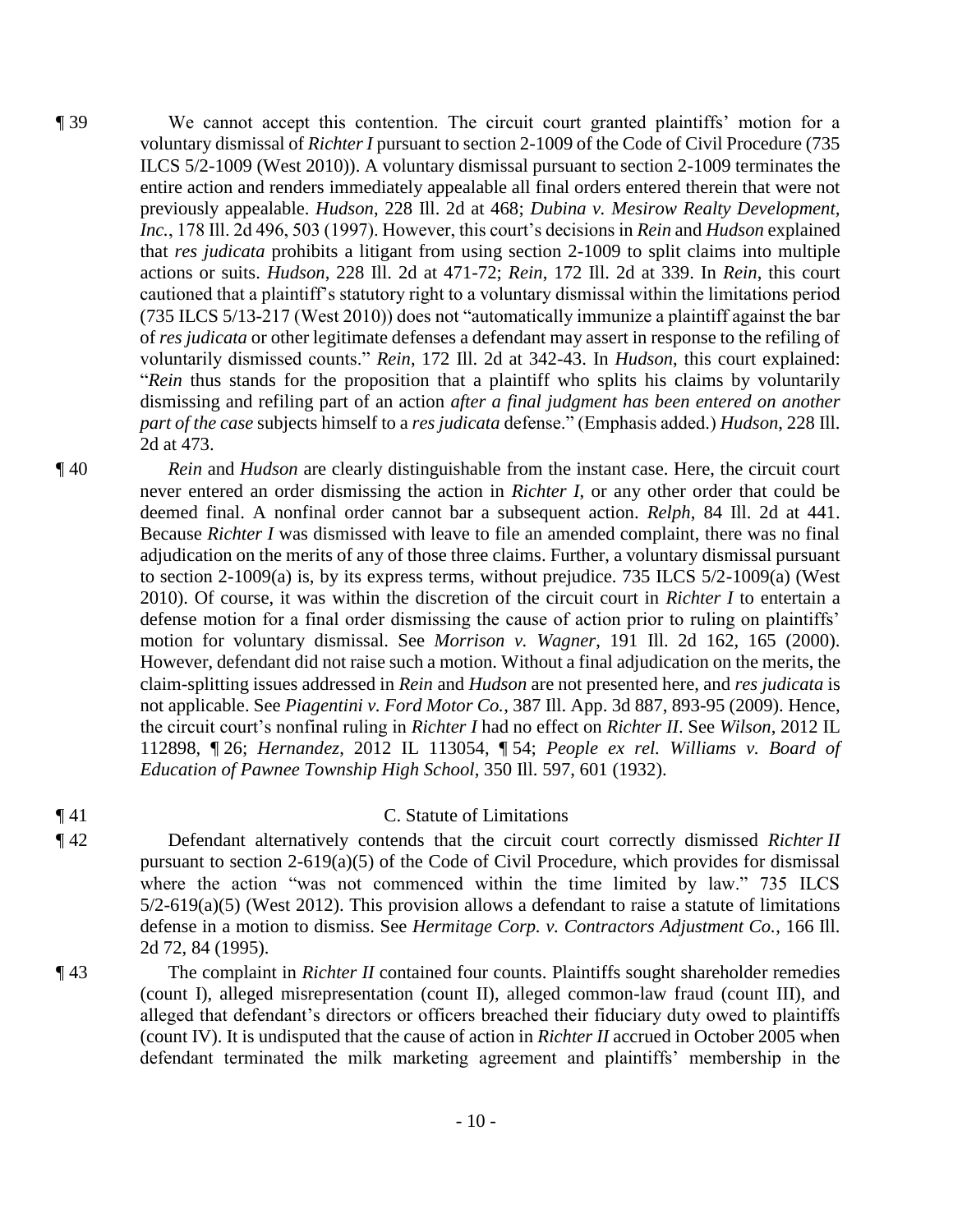cooperative and that plaintiffs filed the complaint in *Richter II* on September 6, 2013. Defendant contends that plaintiffs' claims for misrepresentation, fraud, and breach of fiduciary duty were not commenced within the applicable five-year statute of limitations (735 ILCS 5/13-205 (West 2012)) and, therefore, are time-barred. In response, plaintiffs contend that section 13-217 of the Code of Civil Procedure (735 ILCS 5/13-217 (West 2012)) saves these claims.

 $\overline{a}$ 

¶ 44 Section 13-217 provides in pertinent part that if the plaintiff voluntarily dismisses a cause of action, "then, whether or not the time limitation for bringing such action expires during the pendency of such action, the plaintiff \*\*\* may commence a new action within one year or within the remaining period of limitation, whichever is greater \*\*\* after the action is voluntarily dismissed by the plaintiff."  $735$  ILCS  $5/13-217$  (West 1994).<sup>1</sup> Section 13-217 operates as a limitations savings statute, with the purpose of facilitating the disposition of litigation on the merits and avoiding its frustration upon grounds unrelated to its merits. *Case v. Galesburg Cottage Hospital*, 227 Ill. 2d 207, 215 (2007); *Gendek v. Jehangir*, 119 Ill. 2d 338, 343 (1988).

¶ 45 Although the cause of action in *Richter II* accrued in October 2005, plaintiffs filed *Richter I* in October 2006, well within the applicable five-year limitations period. Further, after plaintiffs voluntarily dismissed *Richter I* on September 7, 2012, section 13-217 conferred on plaintiffs the right to refile within one year even if the statute of limitations had expired. As the appellate court correctly reasoned, plaintiffs, therefore, had until September 7, 2013, to refile their action. Accordingly, when plaintiffs refiled their action on September 6, 2013, the limitations savings period had not yet expired. 2015 IL App (4th) 140613, ¶ 41.

- ¶ 46 However, defendant contends that section 13-217 is not available to plaintiffs. Defendant argues that *Richter I* was not terminated by plaintiffs' voluntary dismissal, which section 13-217 covers, but rather was terminated by the September 2007 involuntary dismissal order with leave to amend. This argument is premised on defendant's position that the *Richter I* dismissal order with leave to amend automatically defaulted to an adjudication on the merits. We reject this argument as we earlier rejected its premise. We deem plaintiffs' September 2012 voluntary dismissal to be the effective order finally terminating *Richter I*. See *Apollo Real Estate Investment Fund, IV, L.P. v. Gelber*, 398 Ill. App. 3d 773, 785-86 (2009).
- ¶ 47 Defendant also repeats its contention before the appellate court that plaintiffs may not raise new claims in a refiled action. Defendant argues that plaintiffs' common-law fraud claim in *Richter II* is improper because the only claim that was pending at the time of the voluntary dismissal in *Richter I* was count I for shareholder remedies. Thus, reasons defendant, "Count I of *Richter I* is the only claim that might conceivably be saved."
- ¶ 48 The appellate court correctly rejected this argument. 2015 IL App (4th) 140613, ¶ 42. A refiled action pursuant to section 13-217 is not a restatement of the old action, but an entirely new and separate action. *Dubina*, 178 Ill. 2d at 504. Further, a cause of action may contain several theories of recovery (*Wilson*, 2012 IL 112898, ¶ 25 (collecting cases)) arising from a single group of operating facts. *Hayashi*, 2014 IL 116023, ¶ 46. Here, plaintiffs' claims in

<sup>&</sup>lt;sup>1</sup>This version of section 13-217 is currently in effect because it preceded the amendments of Public Act 89-7, § 15 (eff. Mar. 9, 1995), which this court found unconstitutional in its entirety in *Best v. Taylor Machine Works*, 179 Ill. 2d 367 (1997). See *Hudson*, 228 Ill. 2d at 469 n.1.